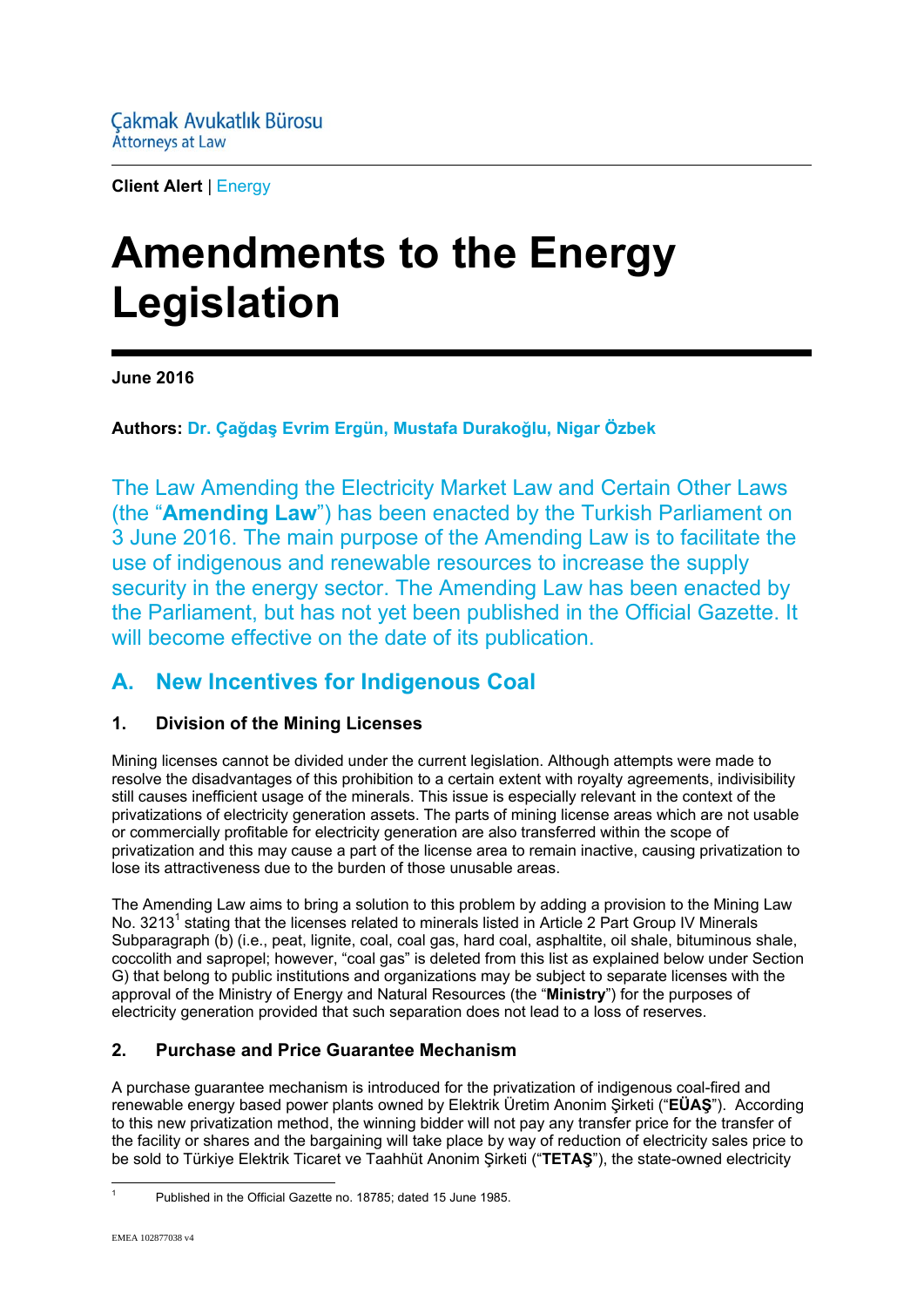wholesale company. Therefore, there will be a purchase and price guarantee from TETAŞ regarding the indigenous coal-fired and renewable energy based power plants after their privatization. The Ministry will issue a regulation to set forth the principles and procedures regarding such tenders.

#### **3. Energy Purchase by TETAŞ**

The Amending Law amends the Public Tender Law No.  $4734^2$  to exempt the energy purchases to be made by TETAŞ from the scope of the Public Tender Law. Prior to the Amending Law, TETAŞ was not able to sign energy purchase agreements with private persons and its energy purchase agreements were limited to those to be signed under the existing concession and implementation agreements. The Amending Law amends the Electricity Market Law to state that in case of shortages in the electric power required to meet the supply obligations of TETAŞ, TETAŞ may hold tenders for the procurement of electric power primarily from domestic coal based power plants. The principles and procedures including the ones related to the amount, period and price of this purchase will be determined by the Council of Ministers.

## **B. New Incentives for Renewable Energy Resources**

The Amending Law brings additional incentives for the generation of electricity from renewable energy resources. Accordingly, the Amending Law introduces the concept of "renewable energy resource areas", and provide additional incentives to the renewable energy based power plants to be constructed in such areas as follows:

- for such power plants, a separate domestic equipment usage threshold will be determined under a regulation to be issued by the Ministry, which is expected to facilitate the use of domestic equipment incentive by such power plants;
- prior to the Amending Law, in practice, the transmission lines required for the connection of renewable energy based power plants to transformers were constructed by the generation companies and the cost of construction was reimbursed by Türkiye Elektrik İletim Anonim Şirketi ("**TEİAŞ**"), the state-owned electricity transmission company. The Amending Law provides that these lines will be constructed by TEİAŞ itself prior to the date of operation of the relevant power plant;
- the Amending Law provides that measurement data will no longer be required with regard to generation facilities to be constructed on renewable energy resource areas.

The purchase and price guarantee mechanism, which is explained in Section A.2 above, is also applicable for the privatization of renewable based power plants.

Prior to the Amending Law, renewable energy based power plants were exempt from the balancing requirements. However, the Amending Law amends Law 5346 on the Use of Renewable Energy Sources for Electric Power Generation<sup>3</sup> to provide that renewable energy based electricity generation companies may also be subject to the balancing regulations and ancillary services requirements based on a regulation to be issued by the Energy Market Regulatory Authority ("**EMRA**").

Lastly, tender method for solar and wind power licensing process have changed under the Amending Law. The tenders will no longer be conducted through a contribution fee based bidding process, but the bidder offering the lowest price for the feed-in tariff will be granted the generation license. The procedures and principles relating to such new tender method will be set out in a regulation to be issued by EMRA.

## **C. Amendments to Electricity Distribution Tariffs**

The most important amendment regarding the distribution tariffs relate to the loss and leakage costs. According to this long-awaited amendment, loss and leakage amounts are described as components

 $\frac{1}{2}$ Published in the Official Gazette no. 24648; dated 22 January 2002.

<sup>3</sup> Published in the Official Gazette no. 25819; dated 18 May 2005.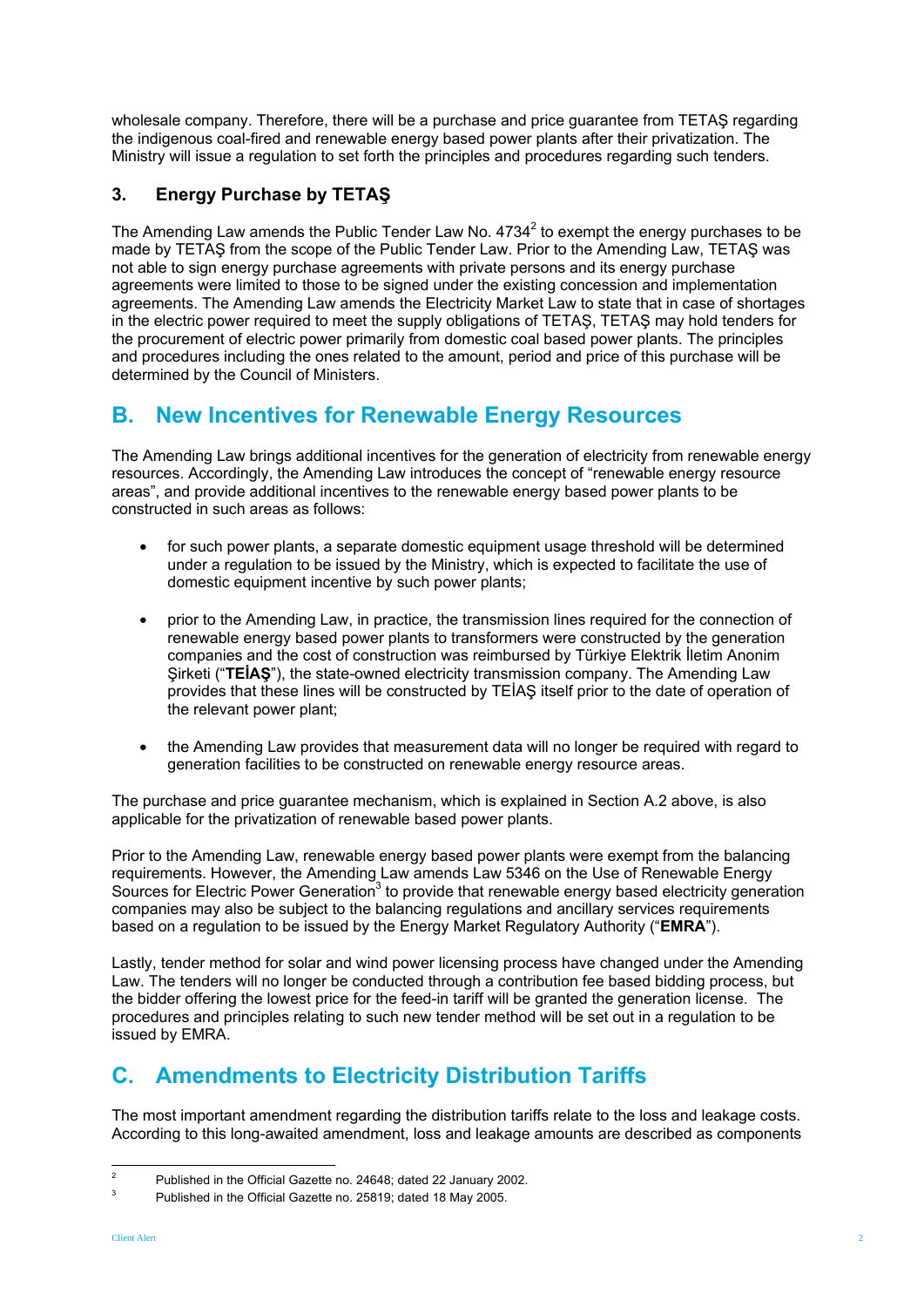of the distribution tariff which will be reflected to the consumers. EMRA is authorized to issue decisions to determine target ratios for distribution companies' loss and leakage amounts and regulate reflection of those amounts in the tariffs. The Amending Law also provides that these provisions are applicable to pending execution proceedings and lawsuits on loss and leakage claims.

## **D. Exemption from the Environmental Legislation**

The Amending Law reformulates Provisional Article 8 of the Electricity Market Law, which was cancelled by the Constitutional Court on 22 May 2014. Accordingly, this article states that publicly owned power plants that have been privatized prior or subsequent to the Amending Law shall be granted a grace period until 31 December 2019 to achieve compliance with the requirements of the environmental legislation. The procedures and principles regarding the realization of investments during such grace period will be stipulated in a regulation to be adopted by the Ministry within one year following the date of effectiveness of the Amending Law.

## **E. Amendments to the Nuclear Energy Legislation**

#### **1. Exemption from the Construction Permit Requirements**

The Amending Law brings an additional article into Law No. 2690 on the Turkish Atomic Energy Authority<sup>4</sup> which exempts nuclear power plants from the provisions on construction licenses, construction supervision and building use permit requirements provided that any liability shall rest exclusively with the plant operator. Construction supervision of nuclear power plants will be carried out by supervision entities authorized by the Turkish Atomic Energy Authority. Issues relating to permits and supervision of such power plants will be stated in the regulation to be adopted by the Turkish Atomic Energy Authority on the basis of the opinion of the Ministry of Environment and Urbanization.

#### **2. Exemption from the Coastal and Olive Cultivation Restrictions**

The Amending Law exempts refineries, petrochemical facilities and attachments as well as facilities to be constructed within the scope of the nuclear power plant projects from the restrictive provisions of Coasts Law No. 3621<sup>5</sup> and Law No. 3573 Concerning Olive Cultivation Improvement and Vaccination of Wild Olive Trees<sup>6</sup> by adding a new article into Law No. 2565 Concerning Forbidden Military Zones and Security Zones<sup>7</sup>.

#### **3. Extension of the Period for Obtaining the Permits**

In accordance with the Electricity Market Law and Electricity Market Licensing Regulation, all permits and licenses must be received during preliminary licensing periods. The Amending Law provides an exemption from this rule regarding the nuclear power plants. In accordance with the Amending Law, documents relating to the receipt of building licenses to be obtained for nuclear energy generation facilities and permissions, approvals, licenses, permits and similar documents arising from other legislation as well as the receipt of ownership or right of use regarding the site on which the nuclear facility will be installed shall be presented to the Turkish Atomic Energy Authority on a date determined by that Authority and following the issuance of a generation license. Therefore, the period for obtaining the permits is extended specifically for nuclear power plants.

## **F. Amendments to the Natural Gas Legislation**

The Amending Law amends the Natural Gas Market Law No. 4646 to avoid the effects of the shortterm conjuncture changes and to provide supply security. Pursuant to the Amending Law, the Board of EMRA will determine the natural gas storage obligation amount of the importer companies for the next five years after the Amending Law becomes effective and the board will be authorized to

 $\frac{1}{4}$ Published in the Official Gazette no. 17753; dated 13 July 1982.

<sup>5</sup> Published in the Official Gazette no. 20495; dated 17 April 1990.

<sup>6</sup> Published in the Official Gazette no. 4126; dated 7 February 1939.

<sup>7</sup> Published in the Official Gazette no. 17552; dated 22 December 1981.